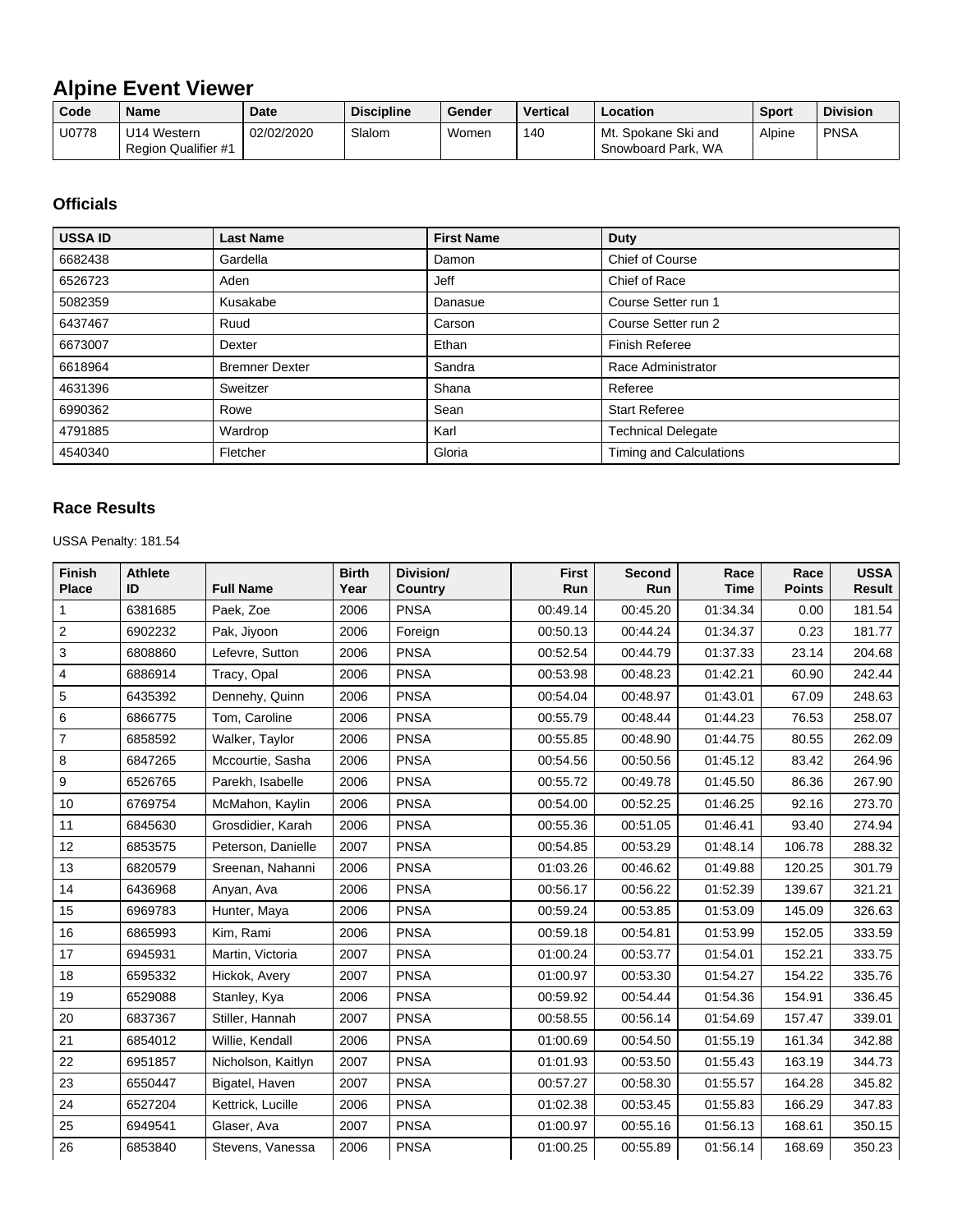| <b>Finish</b> | <b>Athlete</b> |                        | <b>Birth</b> | Division/      | <b>First</b> | Second   | Race     | Race          | <b>USSA</b> |
|---------------|----------------|------------------------|--------------|----------------|--------------|----------|----------|---------------|-------------|
| <b>Place</b>  | ID             | <b>Full Name</b>       | Year         | <b>Country</b> | Run          | Run      | Time     | <b>Points</b> | Result      |
| 27            | 6777739        | Smith, Bella           | 2006         | <b>PNSA</b>    | 00:59.15     | 00:57.04 | 01:56.19 | 169.07        | 350.61      |
| 28            | 6947664        | Harris, Addyson        | 2006         | <b>PNSA</b>    | 01:01.44     | 00:55.27 | 01:56.71 | 173.10        | 354.64      |
| 29            | 6854006        | Howe, Josephine        | 2007         | <b>PNSA</b>    | 01:02.88     | 00:54.13 | 01:57.01 | 175.42        | 356.96      |
| 30            | 6495867        | Sjostrom, Finley       | 2006         | <b>PNSA</b>    | 01:06.39     | 00:51.28 | 01:57.67 | 180.53        | 362.07      |
| 31            | 6546287        | Miller, Paige          | 2006         | <b>PNSA</b>    | 01:00.78     | 00:57.00 | 01:57.78 | 181.38        | 362.92      |
| 32            | 6937622        | Petrisko, Savannah     | 2007         | <b>PNSA</b>    | 01:00.24     | 01:00.25 | 02:00.49 | 202.35        | 383.89      |
| 33            | 6984301        | Doden, Quincy          | 2007         | <b>PNSA</b>    | 01:04.37     | 00:56.51 | 02:00.88 | 205.37        | 386.91      |
| 34            | 6855488        | Phillippi, Eva         | 2007         | <b>PNSA</b>    | 01:02.52     | 00:58.47 | 02:00.99 | 206.22        | 387.76      |
| 35            | 6473763        | Falter, Sophia         | 2007         | <b>PNSA</b>    | 01:09.16     | 00:51.97 | 02:01.13 | 207.30        | 388.84      |
| 36            | 6603723        | Zuhorski,<br>Francesca | 2006         | <b>PNSA</b>    | 01:03.87     | 00:57.49 | 02:01.36 | 209.08        | 390.62      |
| 37            | 6676033        | Trulson, Ellie         | 2007         | <b>PNSA</b>    | 01:03.92     | 00:57.64 | 02:01.56 | 210.63        | 392.17      |
| 38            | 6955386        | Tomlisson, Sophia      | 2006         | <b>PNSA</b>    | 01:04.98     | 00:57.20 | 02:02.18 | 215.43        | 396.97      |
| 39            | 6935150        | Teets, Emily           | 2006         | <b>PNSA</b>    | 00:58.48     | 01:03.79 | 02:02.27 | 216.12        | 397.66      |
| 40            | 6935492        | Morgan, Tove           | 2007         | <b>PNSA</b>    | 01:03.71     | 00:59.22 | 02:02.93 | 221.23        | 402.77      |
| 41            | 6982186        | Fagan, Abigail         | 2007         | <b>PNSA</b>    | 01:04.36     | 00:58.69 | 02:03.05 | 222.16        | 403.70      |
| 42            | 6492219        | Manke, Brynn           | 2006         | <b>PNSA</b>    | 01:06.90     | 00:56.35 | 02:03.25 | 223.70        | 405.24      |
| 43            | 6537466        | Tucker, Karman         | 2006         | <b>PNSA</b>    | 01:03.11     | 01:00.26 | 02:03.37 | 224.63        | 406.17      |
| 44            | 6799000        | Vincent, Stella        | 2007         | <b>PNSA</b>    | 01:08.58     | 00:54.86 | 02:03.44 | 225.17        | 406.71      |
| 45            | 6424364        | Lewis, Georgia         | 2006         | <b>PNSA</b>    | 01:05.02     | 00:59.02 | 02:04.04 | 229.82        | 411.36      |
| 46            | 6681498        | Wright, Samantha       | 2007         | <b>PNSA</b>    | 01:07.13     | 00:57.28 | 02:04.41 | 232.68        | 414.22      |
| 47            | 6854436        | Thompson, Isabelle     | 2007         | <b>PNSA</b>    | 01:03.04     | 01:03.64 | 02:06.68 | 250.25        | 431.79      |
| 48            | 6687537        | Talbot, Madalyn        | 2007         | PNSA           | 01:05.82     | 01:02.25 | 02:08.07 | 261.00        | 442.54      |
| 49            | 6853945        | Witman, Lily           | 2007         | <b>PNSA</b>    | 01:05.95     | 01:02.31 | 02:08.26 | 262.47        | 444.01      |
| 50            | 6825185        | Le Mouel, Zoe          | 2007         | <b>PNSA</b>    | 01:10.22     | 00:58.13 | 02:08.35 | 263.17        | 444.71      |
| 51            | 6685335        | Collins, Libby         | 2007         | <b>PNSA</b>    | 01:08.61     | 01:00.09 | 02:08.70 | 265.88        | 447.42      |
| 52            | 6770112        | Hammil, Maren          | 2007         | <b>PNSA</b>    | 01:04.79     | 01:04.26 | 02:09.05 | 268.58        | 450.12      |
| 53            | 6601982        | Schiene, Annie         | 2007         | <b>PNSA</b>    | 01:11.66     | 00:58.98 | 02:10.64 | 280.89        | 462.43      |
| 54            | 6986437        | Hamm, Elsa             | 2007         | <b>PNSA</b>    | 01:07.12     | 01:04.26 | 02:11.38 | 286.61        | 468.15      |
| 55            | 6596600        | Prosser, Phyllis       | 2007         | <b>PNSA</b>    | 01:02.89     | 01:10.37 | 02:13.26 | 301.16        | 482.70      |
| 56            | 6476435        | Hovey, Lakota          | 2006         | Intermountain  | 01:12.34     | 01:01.75 | 02:14.09 | 307.58        | 489.12      |
| 57            | 6500092        | Durkin, Lisette        | 2007         | <b>PNSA</b>    | 01:00.83     | 01:14.69 | 02:15.52 | 318.65        | 500.19      |
| 58            | 6672572        | Hallett, Hailey        | 2006         | <b>PNSA</b>    | 01:14.07     | 01:03.50 | 02:17.57 | 334.51        | 516.05      |
| 59            | 6795142        | Kownas, Clara          | 2007         | <b>PNSA</b>    | 01:14.86     | 01:05.27 | 02:20.13 | 354.32        | 535.86      |
| 60            | 6961590        | Xu, Zhen               | 2006         | Foreign        | 01:17.81     | 01:02.66 | 02:20.47 | 356.95        | 538.49      |
| 61            | 6851453        | Snyder, Clairese       | 2007         | <b>PNSA</b>    | 01:17.07     | 01:06.01 | 02:23.08 | 377.15        | 558.69      |
| 62            | 7008689        | Yuan, Isabelle         | 2006         | <b>PNSA</b>    | 01:13.87     | 01:10.04 | 02:23.91 | 383.57        | 565.11      |
| 63            | 6853301        | Davidson, Izabella     | 2006         | <b>PNSA</b>    | 01:16.55     | 01:09.84 | 02:26.39 | 402.76        | 584.30      |
| 64            | 6981041        | Honchar, Hanna         | 2007         | Foreign        | 01:18.48     | 01:12.67 | 02:31.15 | 439.59        | 621.13      |
| 65            | 6937251        | Phillips, Addison      | 2007         | <b>PNSA</b>    | 01:25.03     | 01:07.57 | 02:32.60 | 450.81        | 632.35      |
| 66            | 6818480        | Maccabee, Teryn        | 2006         | <b>PNSA</b>    | 01:21.35     | 01:12.76 | 02:34.11 | 462.50        | 644.04      |
| 67            | 6614314        | Boyum, Hannah          | 2007         | <b>PNSA</b>    | 01:03.55     | 01:31.75 | 02:35.30 | 471.71        | 653.25      |
| 68            | 6585826        | Morgen, Mia            | 2007         | <b>PNSA</b>    | 01:31.93     | 01:04.83 | 02:36.76 | 483.00        | 664.54      |
| 69            | 6855929        | Graves, Eloise         | 2007         | <b>PNSA</b>    | 01:23.55     | 01:21.28 | 02:44.83 | 545.45        | 726.99      |
| 70            | 6855420        | Peicu, Mara            | 2007         | <b>PNSA</b>    | 01:28.16     | 01:19.09 | 02:47.25 | 564.18        | 745.72      |
| DNF1          | 6858570        | Bielen, Izzy           | 2006         | <b>PNSA</b>    |              | 00:49.13 |          | 990.00        |             |
| DNF1          | 6858914        | Cauble, Romi           | 2006         | <b>PNSA</b>    |              | 00:52.24 |          | 990.00        |             |
| DNF1          | 6787749        | Gounaris, Melina       | 2006         | <b>PNSA</b>    |              |          |          | 990.00        |             |
| DNF1          | 6852846        | Szabadi, Zia           | 2007         | <b>PNSA</b>    |              | 01:00.46 |          | 990.00        |             |
| DNF1          | 6542635        | Kenknight, Ruby        | 2006         | PNSA           |              | 00:59.49 |          | 990.00        |             |
|               |                |                        |              |                |              |          |          |               |             |